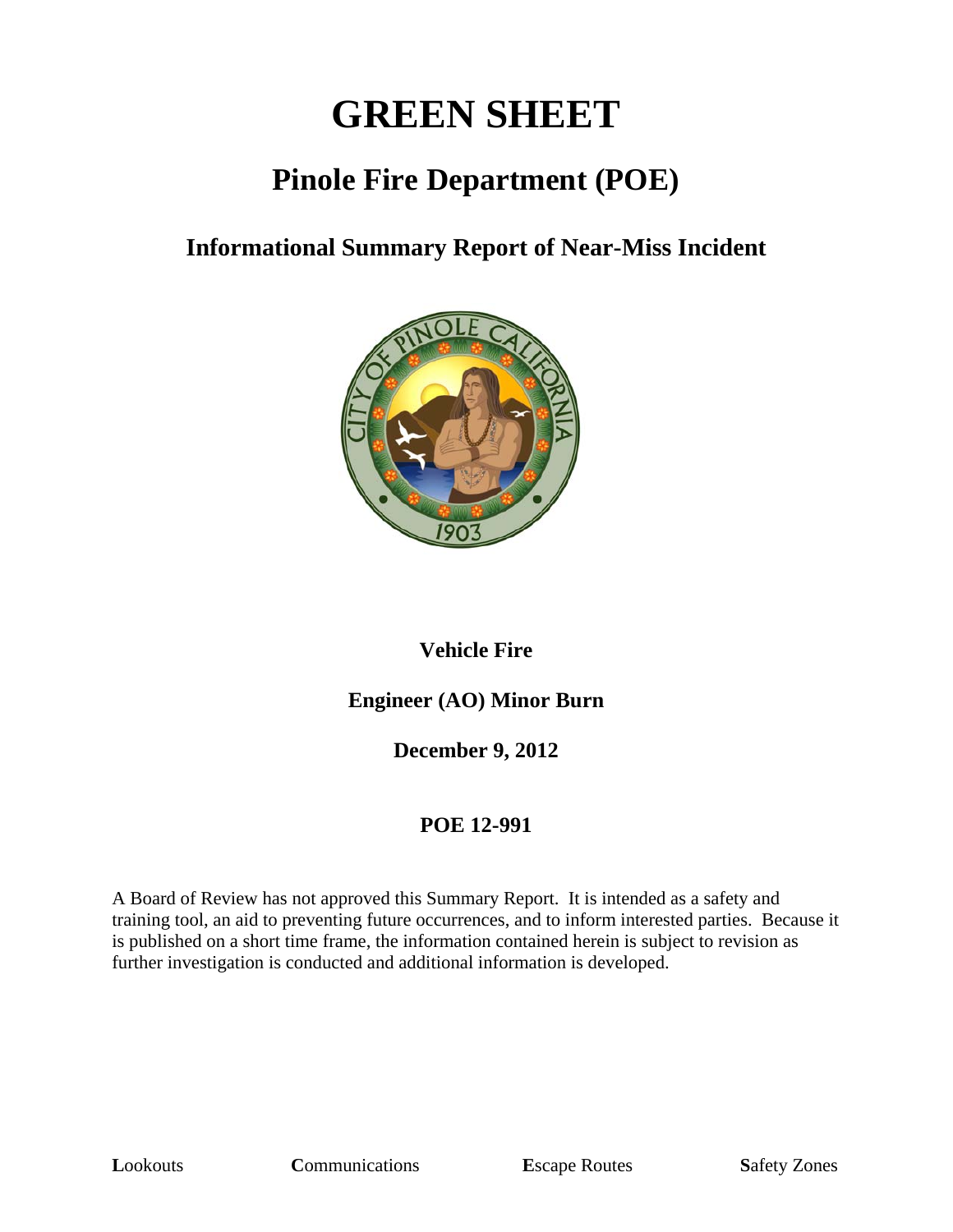## **SUMMARY**

The following information is a preliminary summary of a minor burn injury that occurred after the extinguishment of a fully involved vehicle fire on the freeway. After the fire had been knocked down, the Engineer (AO), in PPE, but without an SCBA, approached the side of the vehicle and was momentarily enveloped in a flash fire. The Engineer was able to self rescue, narrowly avoiding an inhalation injury. The Engineer suffered minor  $1<sup>st</sup>$  degree burns to the face and singed hair.

Well intentioned help without the proper protective equipment, even for a short task, can have significant potential consequence. Crews need to stay disciplined and follow their training.

### **CONDITIONS**

Weather: Clear and cool.

Fuel Type: 2005 Dodge pickup truck. The secondary flash fire is suspected to have been caused by a spilt flammable liquid of undetermined origin. The truck's fuel tank was ruled out as a source and was intact.

Road conditions: Eight lane divided freeway, traffic moving at reduced speed around the incident. Vehicle fire was located on the right shoulder, out of traffic. Smoke drift was away from traffic.

## **SEQUENCE OF EVENTS**

Engine 73 responded to a fully involved pickup truck fire on eastbound Interstate 80- west of Highway 4, in western Contra Costa County. By dispatch protocol, passenger vehicle fires are a single unit (engine) response. The engine was staffed with four personnel; the regular shift Captain, Engineer and Firefighter and an overtime Captain filling in as the second firefighter. The engine arrived to a fully involved pickup truck fire located on the right hand shoulder, out of traffic. As the Engine approached the scene, the Engineer spotted the Type 1 engine in a blocking position 30 feet prior to the vehicle fire and engaged the pump. The Captain transmitted a condition report and directed the two firefighters to pull a hoseline. The vehicle's driver was identified and complained of minor burns to his hand that he sustained while attempting to extinguish the fire prior to Engine 73's arrival. The driver declined medical treatment at the scene. The two firefighters, in full PPE and SCBA on air, deployed an 1  $\frac{3}{4}$ " hoseline located on the engine's front bumper and knocked the fire down. The Engineer, at the pump panel, was wearing full turnouts but no SCBA or mask.

During overhaul, the Engineer approached the driver's side of the pickup bed with a halligan tool in order to help open up a truck bed toolbox. As the Engineer reached over the side of the truck, a flash fire of undetermined flammable liquid origin ignited on the ground under the truck and momentarily enveloped him in fire. The initial ignition was witnessed by the overtime Captain, who was in full PPE and on air. The overtime Captain tried to call out a warning to the Engineer and the Engineer recalls hearing the Captain but could not understand what was said due to the Captain being on air, surrounded by roadway noise. The Engineer was able to self-escape the fire and stumbled back toward the engine. The Engineer recalls hearing the crackling of his hair

**L**ookouts **C**ommunications **E**scape Routes **S**afety Zones